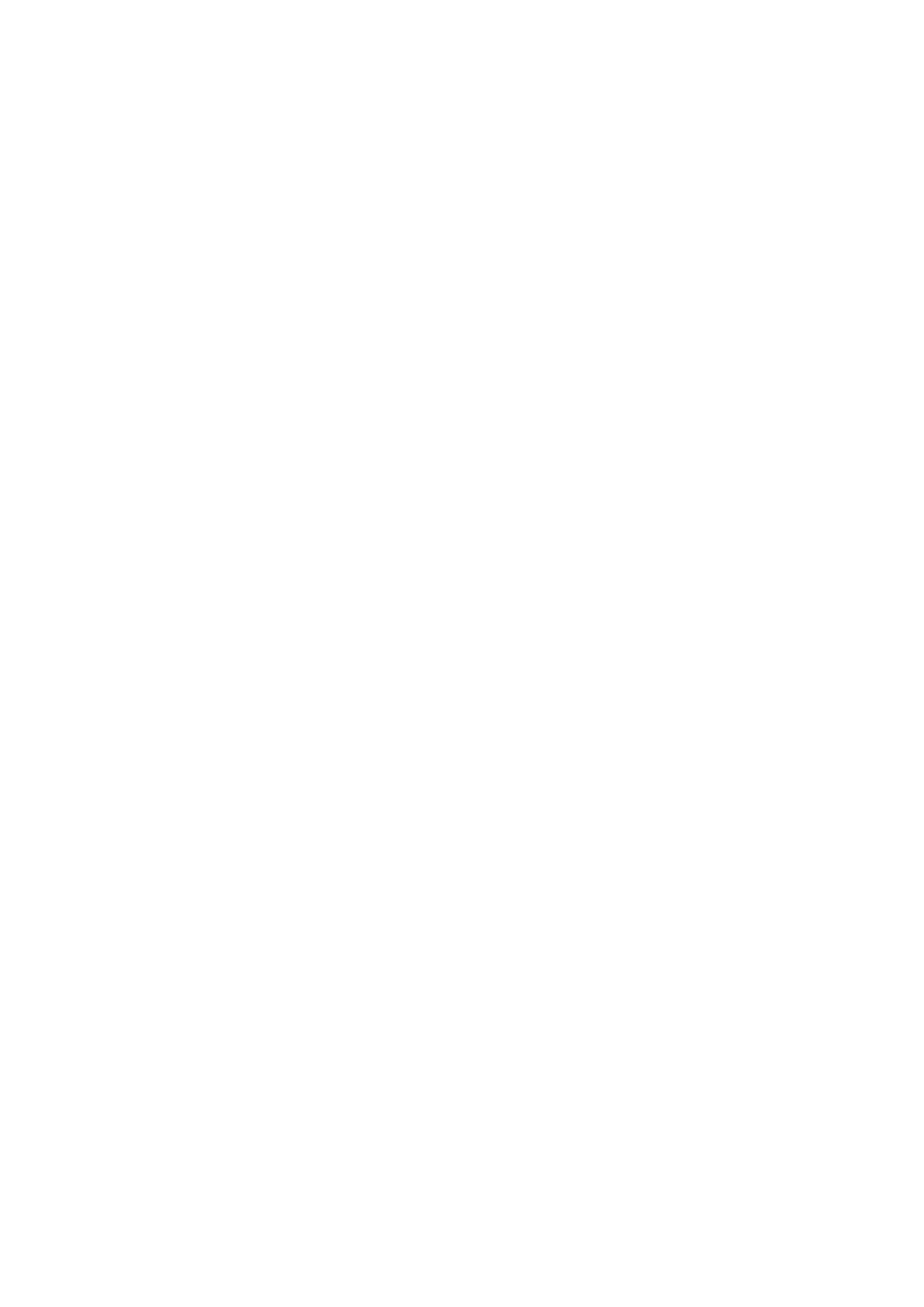*I certify that this PUBLIC BILL, which originated in the LEGISLATIVE COUNCIL, has finally passed the LEGISLATIVE COUNCIL and the LEGISLATIVE ASSEMBLY of NEW SOUTH WALES.*

*Legislative Council 2012* *Clerk of the Parliaments*



New South Wales

# **Emergency Legislation Amendment Bill 2012**

Act No , 2012

An Act to amend the *Fire Brigades Act 1989*, the *Rural Fires Act 1997*, the *State Emergency and Rescue Management Act 1989* and the *State Emergency Service Act 1989* to make further provision in relation to the investigation of fires and State emergency management; and for other purposes.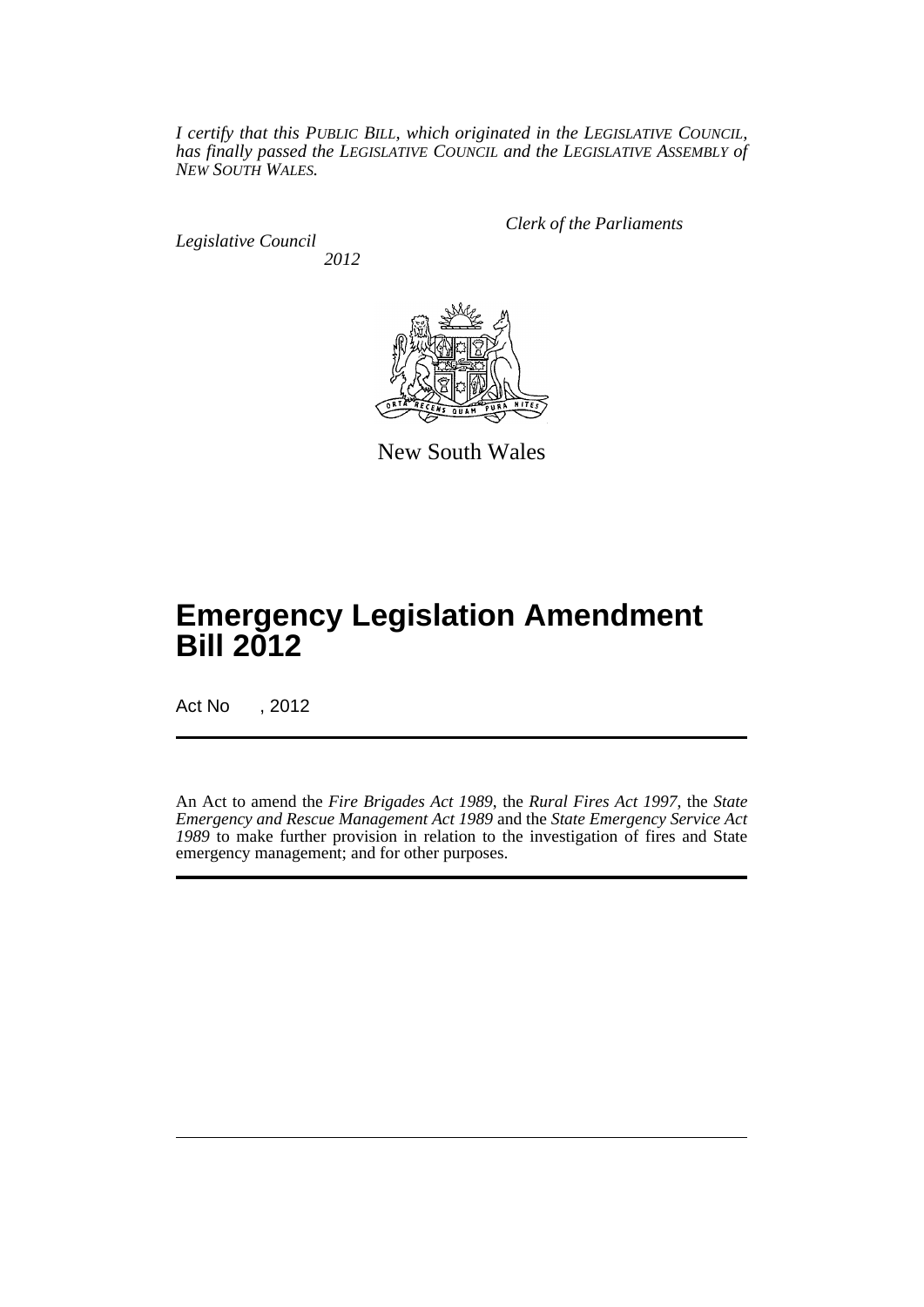# <span id="page-3-0"></span>**The Legislature of New South Wales enacts:**

# **1 Name of Act**

This Act is the *Emergency Legislation Amendment Act 2012*.

# <span id="page-3-1"></span>**2 Commencement**

This Act commences on the date of assent to this Act.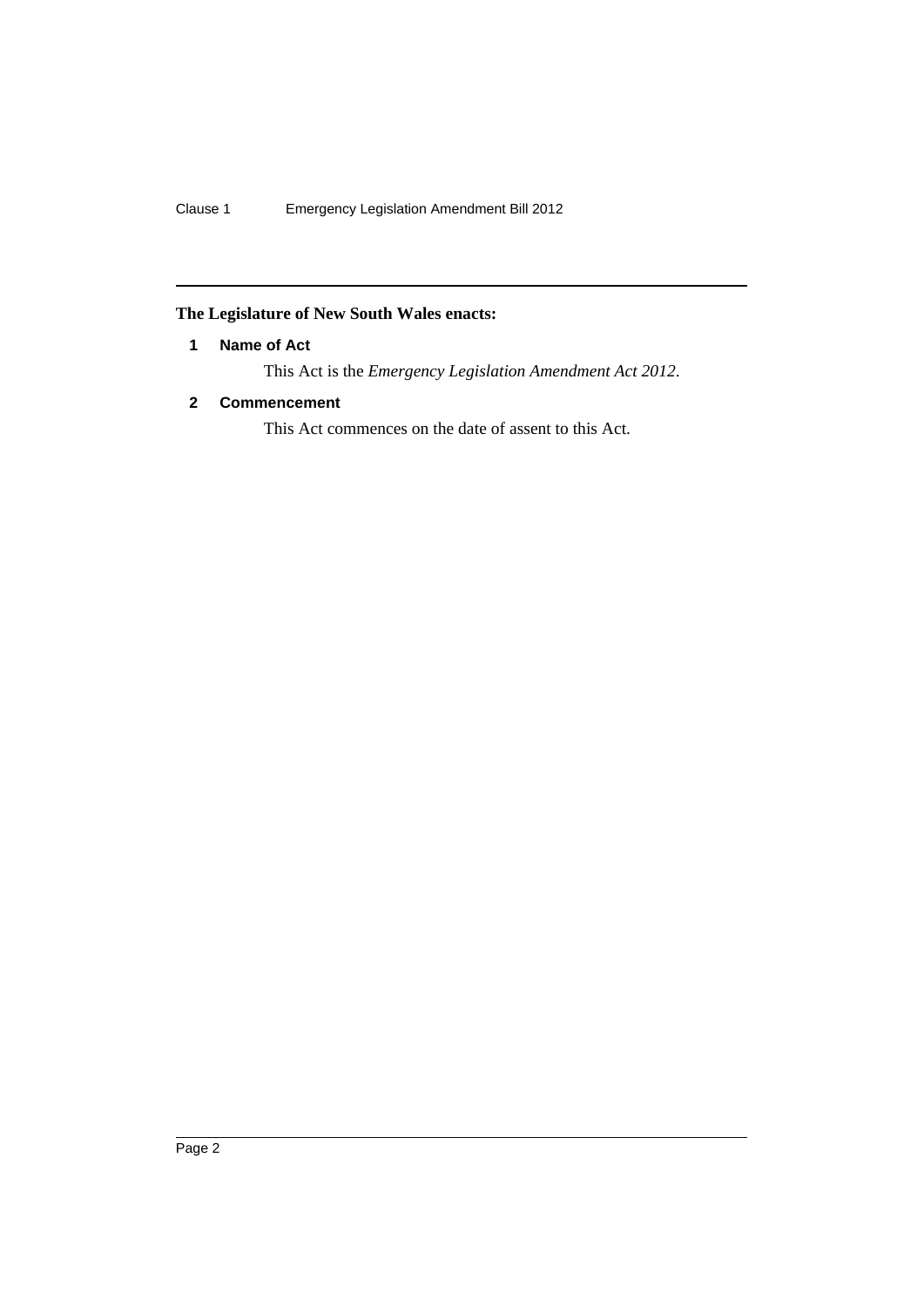Amendment of Fire Brigades Act 1989 No 192 Schedule 1

# <span id="page-4-0"></span>**Schedule 1 Amendment of Fire Brigades Act 1989 No 192**

#### **[1] Section 22 Authority to enter land and buildings**

Insert at the end of the section:

(2) Subsection (1) does not apply if entry is made only for the purpose of assisting in the prevention of fires by investigating the cause or origin of a fire.

### **[2] Part 3, Division 2A**

Insert after Division 2 of Part 3:

# **Division 2A Special powers to enter land to investigate fires**

#### **22A Object of Division**

The object of this Division is to assist in the prevention of fires by expressly authorising entry onto land to investigate the cause or origin of a fire.

#### **22B Meaning of "land"**

In this Division, *land* includes any building on the land and any vessel.

#### **22C Power to enter land up to 24 hours after fire**

- (1) The Commissioner may enter and inspect any land for the purposes of investigating the cause or origin of any fire that has occurred on that land or any adjacent land, but only for a period of up to 24 hours after the fire has been put out and the land is safe to enter.
- (2) The power conferred on the Commissioner under subsection (1) may be exercised with or without the consent of the owner or occupier of the land concerned.
- (3) This section does not authorise the Commissioner to enter any part of land used only for residential purposes without the authority of a search warrant under section 22D or the consent of the owner or occupier of the land concerned.

#### **22D Search warrants**

(1) The Commissioner may apply to an authorised officer for a search warrant for any land if the Commissioner reasonably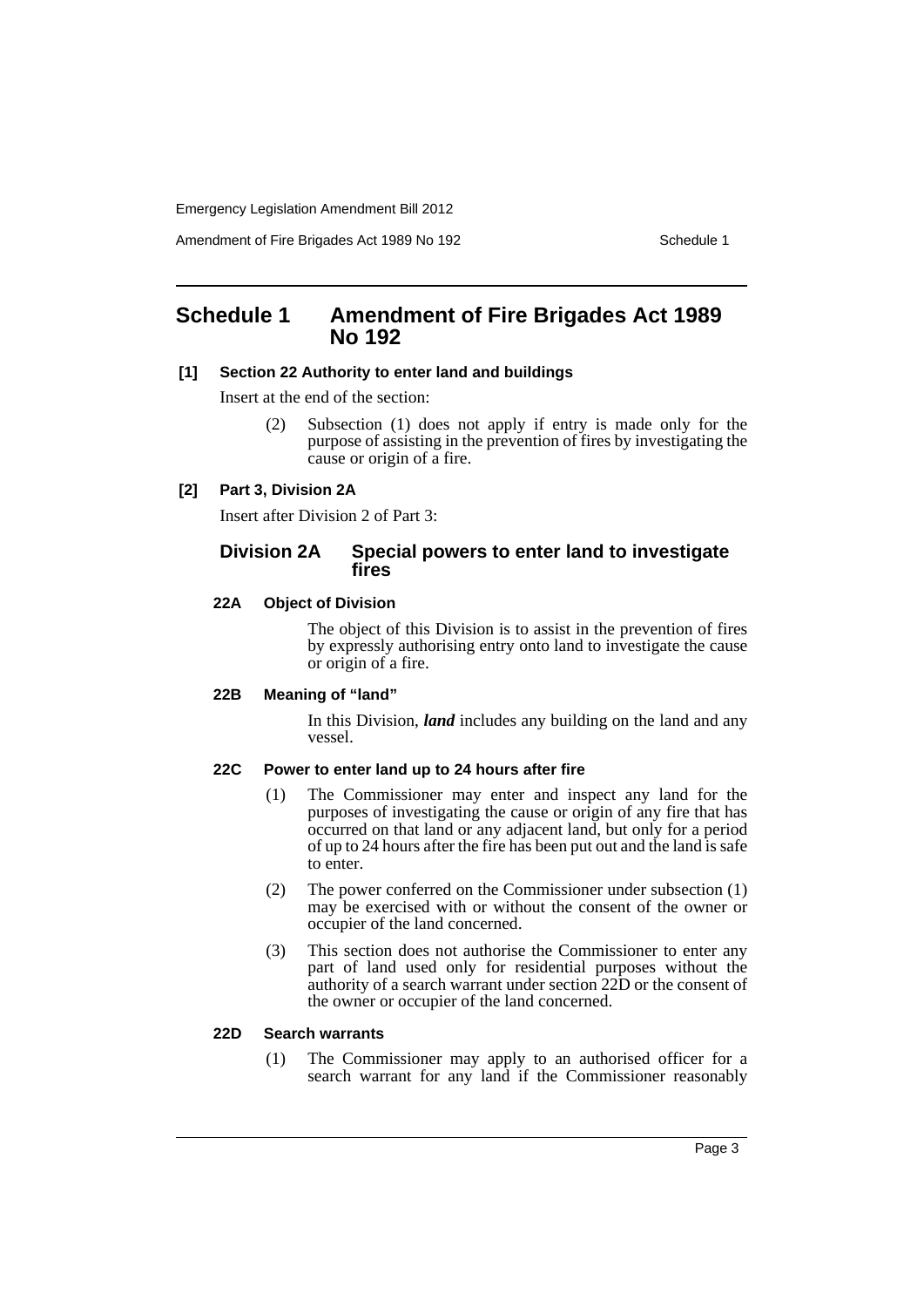Schedule 1 Amendment of Fire Brigades Act 1989 No 192

believes that entry onto the land is necessary for the purposes of the investigation of the cause or origin of any fire that has occurred on that land or any adjacent land.

- (2) An authorised officer to whom an application is made may, if satisfied that there are reasonable grounds for doing so, issue a search warrant authorising the Commissioner or any other person named in the warrant to enter land for the purposes of the investigation of the cause or origin of any fire that has occurred on that land or any adjacent land.
- (3) Division 4 of Part 5 of the *Law Enforcement (Powers and Responsibilities) Act 2002* applies to a search warrant issued under this section.
- (4) In this section: *authorised officer* has the same meaning as in the *Law Enforcement (Powers and Responsibilities) Act 2002*.

### **[3] Schedule 4 Savings and transitional provisions**

Insert at the end of clause 2 (1):

any other Act that amends this Act.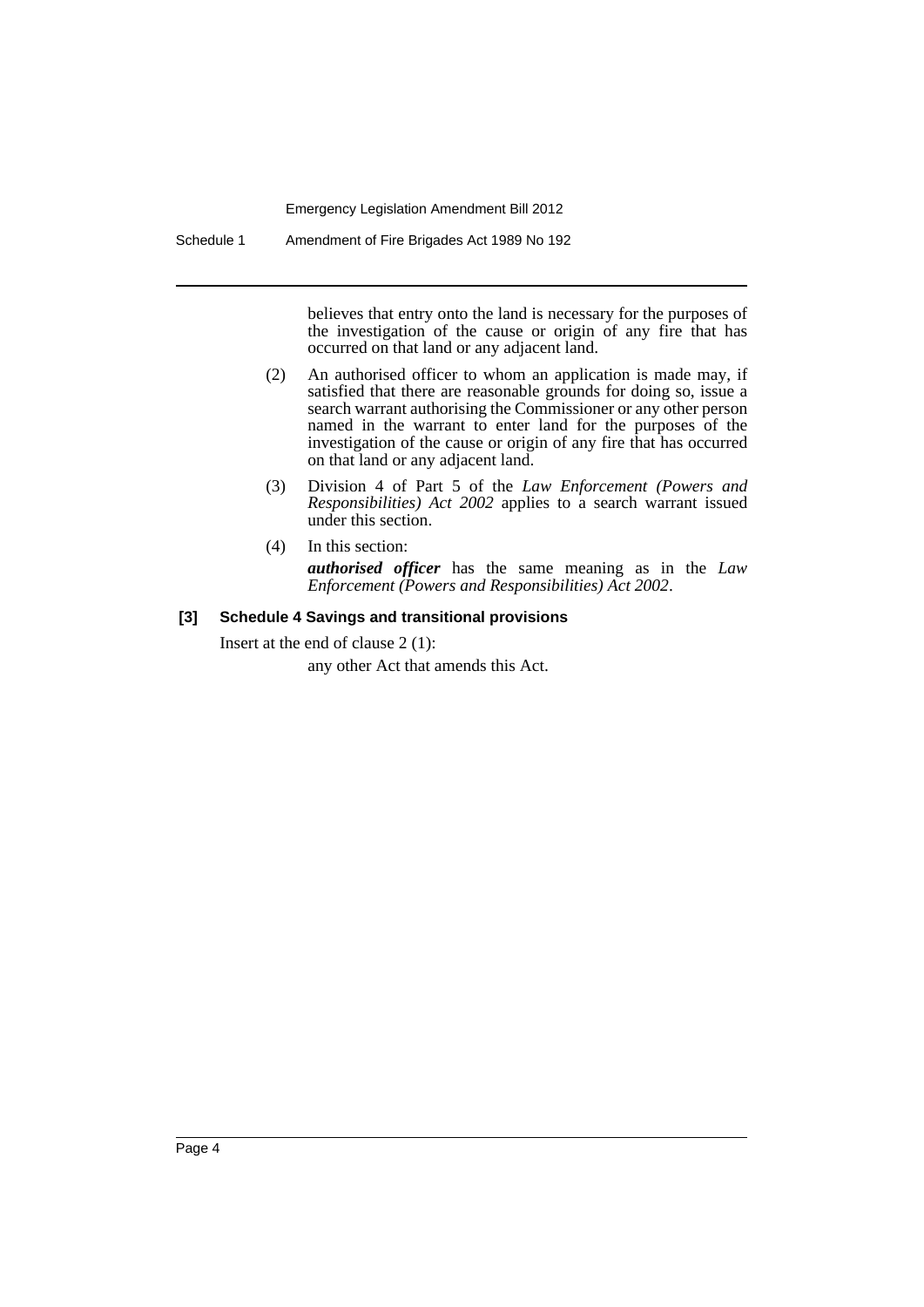Amendment of Rural Fires Act 1997 No 65 Schedule 2

# <span id="page-6-0"></span>**Schedule 2 Amendment of Rural Fires Act 1997 No 65**

#### **[1] Section 4 Definitions**

Omit the note to the section. Insert instead:

**Note.** Some expressions defined in the *State Emergency and Rescue Management Act 1989* that are used in this Act are:

*combat agency* means the agency identified in the State Emergency Management Plan as the agency primarily responsible for controlling the response to a particular emergency.

*emergency* means an emergency due to an actual or imminent occurrence (such as fire, flood, storm, earthquake, explosion, terrorist act, accident, epidemic or warlike action) which:

- (a) endangers, or threatens to endanger, the safety or health of persons or animals in the State, or
- (b) destroys or damages, or threatens to destroy or damage, property in the State,

being an emergency which requires a significant and co-ordinated response.

*emergency services organisation* means the NSW Police Force, Fire and Rescue NSW, Rural Fire Brigades, Ambulance Service of NSW, State Emergency Service, Volunteer Rescue Association or any other agency which manages or controls an accredited rescue unit.

*State Emergency Management Plan* means the State Emergency Management Plan referred to in section 12 of the *State Emergency and Rescue Management Act 1989*.

#### **[2] Section 9 Functions of Service**

Omit "Displan" wherever occurring in the note to section 9 (1) (b) and in section  $9(\overline{2})$ .

Insert instead "the State Emergency Management Plan".

#### **[3] Sections 14 (2), 21 (2) (b) (iii), 44 (2), 45 (1) and 47 (1) (b) and Dictionary (paragraph (b) of the definition of "fire fighting authority")**

Omit "New South Wales Fire Brigades" wherever occurring.

Insert instead "Fire and Rescue NSW".

#### **[4] Section 33D Functions of Commissioner that may be exercised by others**

Insert after section 33D (3):

(4) Any function conferred or imposed on the Commissioner under section 33B or 33C may be exercised by a police officer for the purpose of determining whether the cause or origin of the fire should be the subject of a criminal investigation.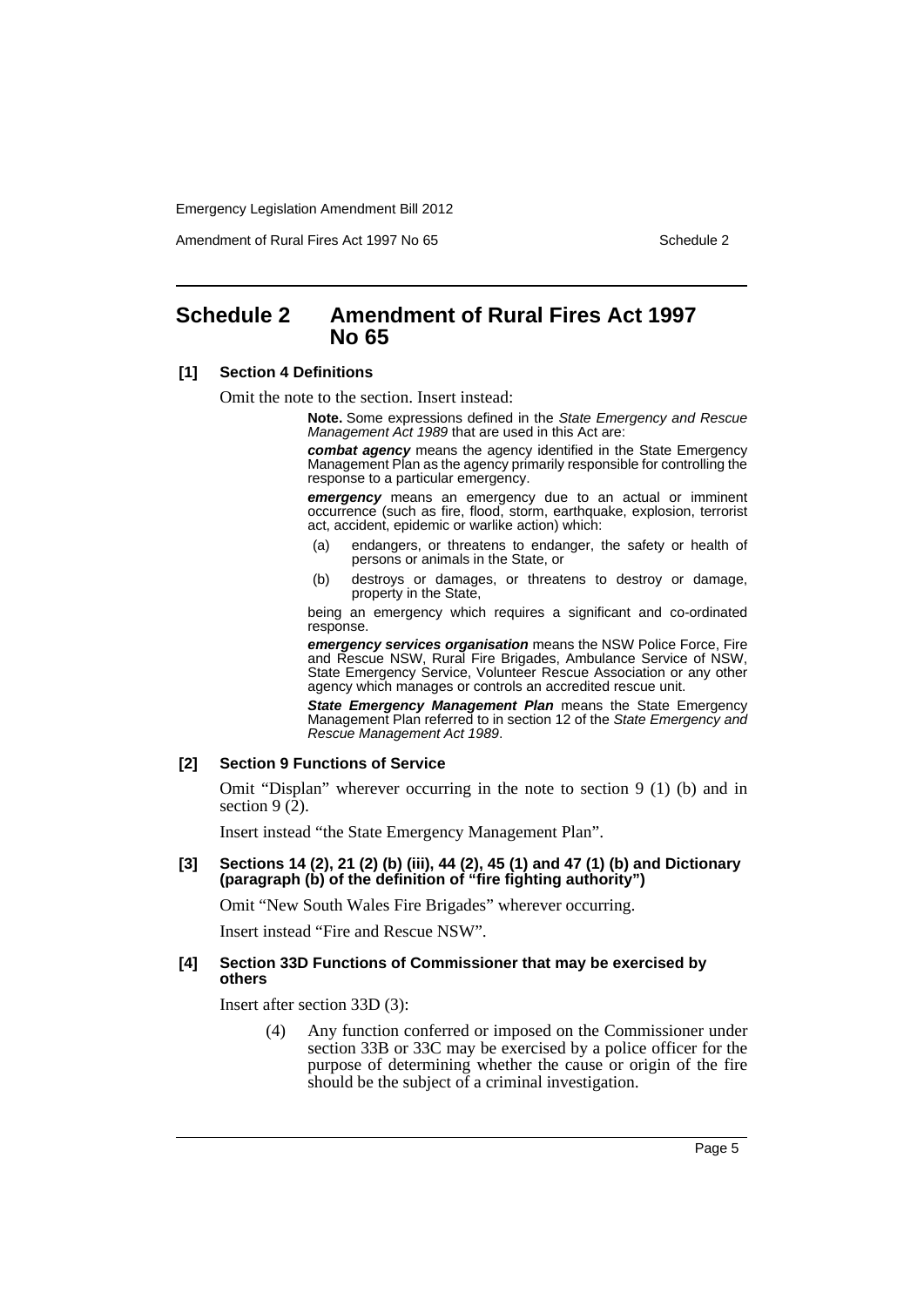Schedule 2 Amendment of Rural Fires Act 1997 No 65

(5) Subsection (4) does not limit any of the functions of a police officer under this or any other Act.

#### **[5] Sections 33D (1) and (3), 47 (1) (b), 55 (1) (b), 85 (paragraph (c) of the definition of "appropriate authority"), 100K (1) (h) and 128 (2) (paragraph (e) of the definition of "protected person or body")**

Omit "NSW Fire Brigades" wherever occurring.

Insert instead "Fire and Rescue NSW".

### **[6] Section 131A**

Insert after section 131:

#### **131A Power to require name and address**

- (1) An authorised officer who intends to serve a penalty notice on a person under section 131, or a police officer who has reason to suspect that a person is committing an offence against this Act or the regulations, may direct the person to state the person's full name and residential address.
- (2) A person must not, without reasonable excuse, fail to comply with a direction under this section. Maximum penalty: 5 penalty units.
- (3) A person is not guilty of an offence under this section unless the authorised officer or police officer (as the case may be) explained to the person, when giving the direction, that failure to comply with the direction is an offence.
- (4) An authorised officer or police officer may request a person who is required under this section to state the person's full name and residential address to provide evidence of the correctness of the name and address if the officer reasonably suspects the stated name or address is false.

#### **[7] Section 132 Powers of police officers to give directions**

Omit section 132 (1) (a).

#### **[8] Section 132 (3)**

Insert ", without reasonable excuse," after "not".

#### **[9] Schedule 3 Savings, transitional and other provisions**

Insert at the end of clause 1 (1):

any other Act that amends this Act.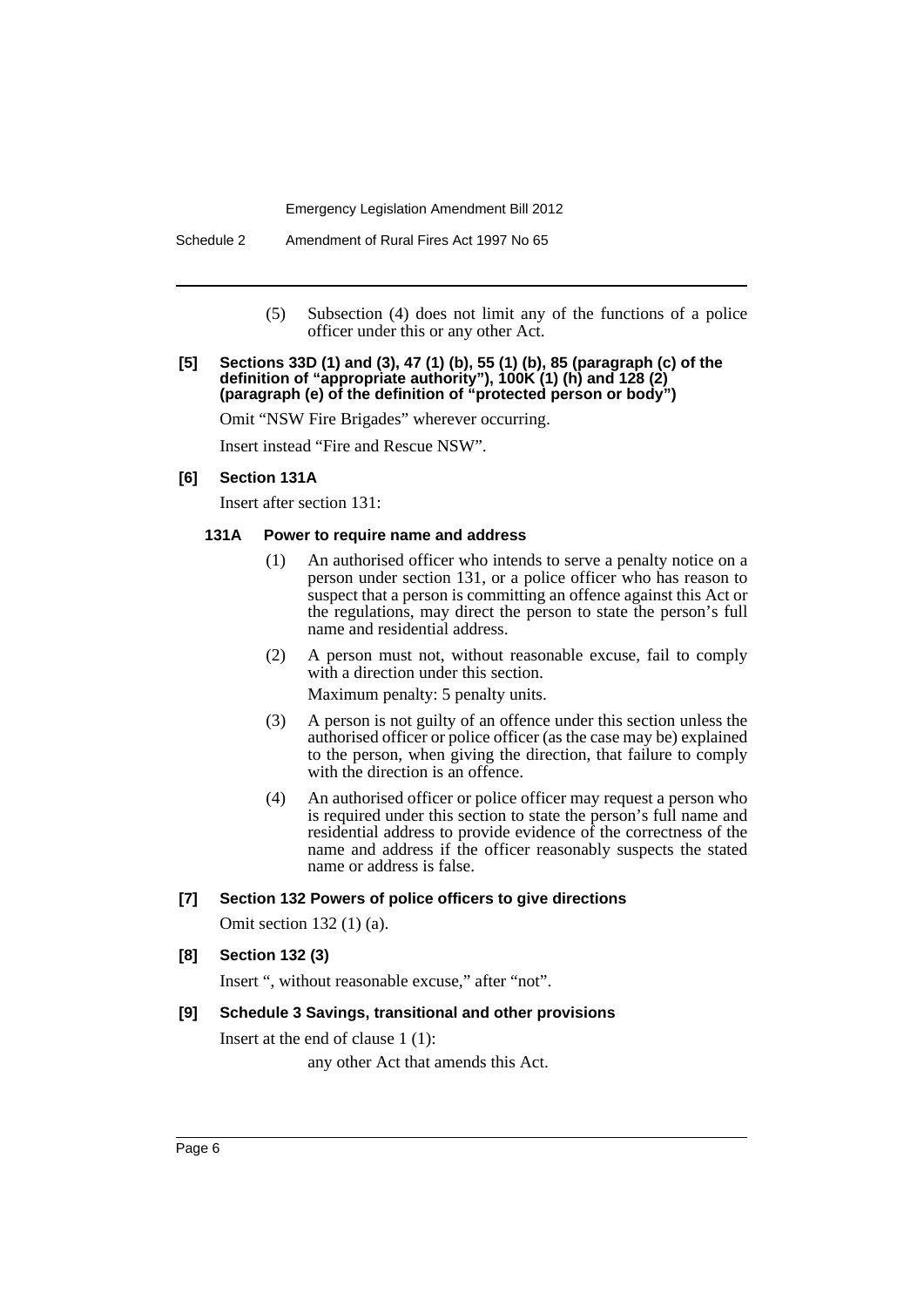Amendment of Rural Fires Act 1997 No 65 Schedule 2

# **[10] Dictionary**

Omit the definition of *Displan*.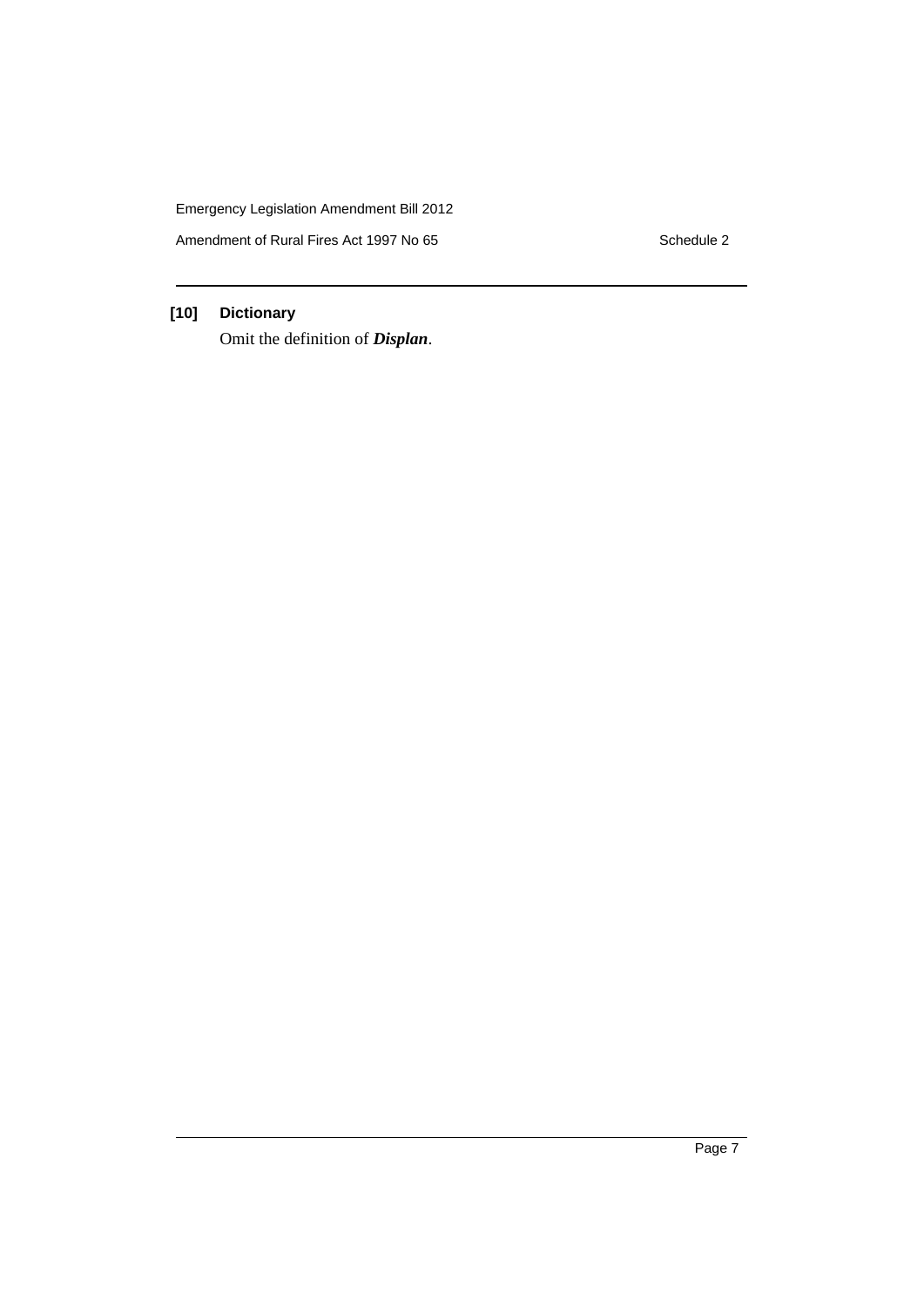Schedule 3 Amendment of State Emergency and Rescue Management Act 1989 No 165

# <span id="page-9-0"></span>**Schedule 3 Amendment of State Emergency and Rescue Management Act 1989 No 165**

### **[1] Section 3 Definitions**

Omit the definition of *Chief Executive, Emergency Management NSW* from section 3 (1).

Insert instead:

*Chief Executive, Emergency Services* means the person holding office under Chapter 1A of the *Public Sector Employment and Management Act 2002* as the Chief Executive of the Ministry for Police and Emergency Services.

#### **[2] Sections 3 (1) (definitions of "combat agency" and "recovery agency"), 10 (1) (c), 12 (2) and (4), 13 (1), (3) and (4), 15 (d) and (e), 19 (1A) and (1B), 20B (2) and (3), 25 (1A) and (1B) and 31 (1A) and (1B)**

Omit "Displan" wherever occurring.

Insert instead "the State Emergency Management Plan".

#### **[3] Section 3 (1)**

Omit the definitions of *Displan*, *district*, *District Emergency Management Committee* and *Emergency Management NSW*.

#### **[4] Section 3 (1), definition of "emergency operations centre"**

Omit "district". Insert instead "regional".

# **[5] Section 3 (1), definition of "emergency services organisation"**

Omit "Fire Brigades, Rural Fire Brigades, Ambulance Service".

Insert instead "Fire and Rescue NSW, Rural Fire Brigades, Ambulance Service of NSW".

# **[6] Section 3 (1), definition of "functional area"**

Omit "preparations for".

Insert instead "prevention of, preparation for, responses to or recovery from".

# **[7] Section 3 (1), definition of "functional area"**

Omit paragraph (b). Insert instead:

- (b) telecommunications services,
- (b1) energy and utility services,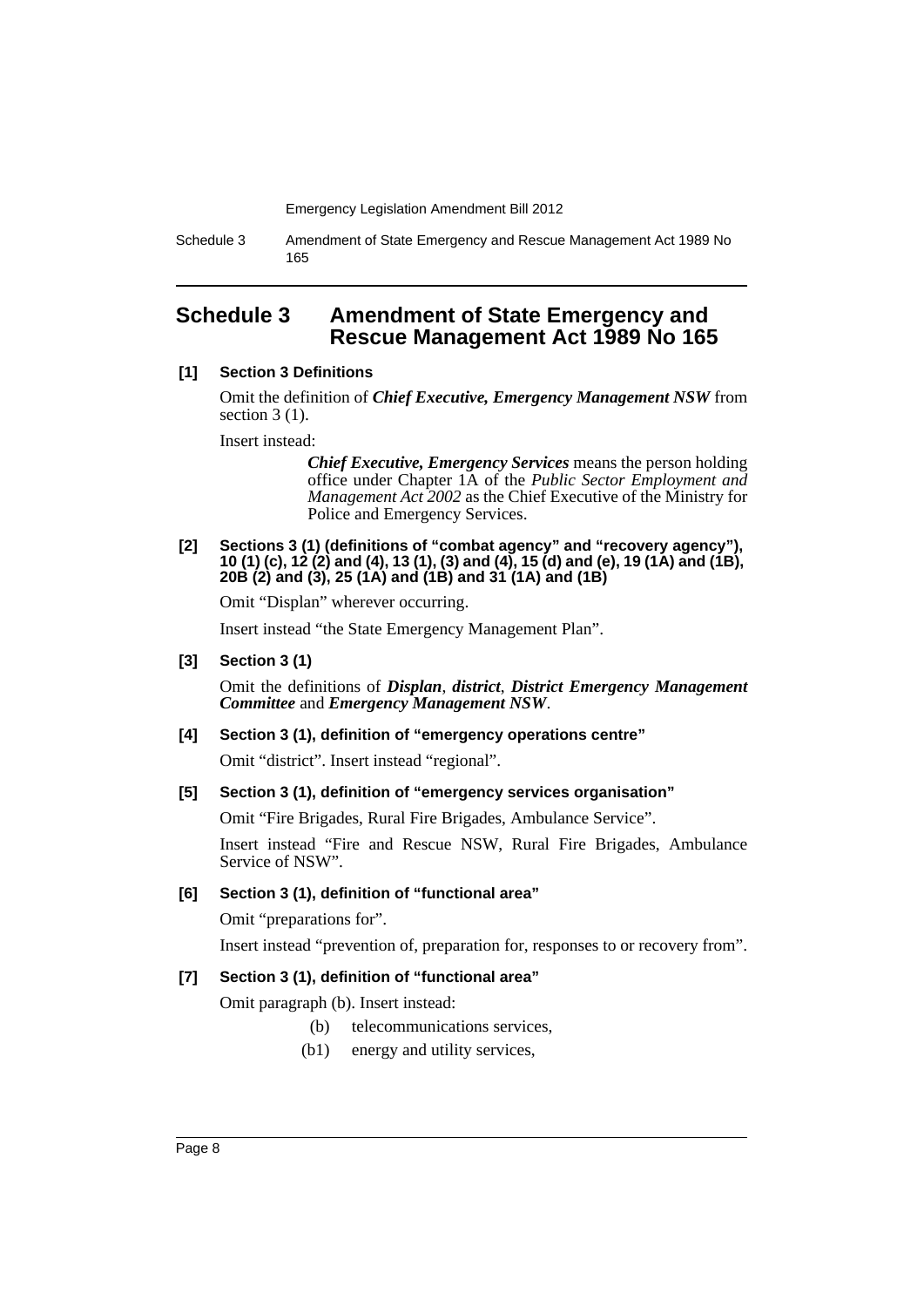Amendment of State Emergency and Rescue Management Act 1989 No 165 Schedule 3

### **[8] Section 3 (1)**

Insert in alphabetical order:

*region* means a region established under section 21.

*Regional Emergency Management Committee* means a Regional Emergency Management Committee constituted under Part 2.

*State Emergency Management Plan* means the State Emergency Management Plan referred to in section 12.

#### **[9] Part 2, Division 1, Subdivision 2, heading**

Omit "**Disaster**". Insert instead "**Emergency Management**".

#### **[10] Section 12 State Emergency Management Plan**

Omit section 12 (1). Insert instead:

(1) There is to be a State Emergency Management Plan.

#### **[11] Sections 12 (3) and 13 (2)**

Omit "Displan" wherever occurring.

Insert instead "The State Emergency Management Plan".

**[12] Sections 12 (3) (d), 22 (1), (2) (a) and (5), 23 (1), 24, 25 (except where secondly occurring in section 25 (1B) (b) and (4)), 26 (1), 29 (2), 30, 31 (1C) and (5), 32A (paragraph (e) of the definition of "emergency services officer"), 48A (2), 60KA (paragraph (c) of the definition of "emergency or rescue management organisation") and 62 (c) and clause 1 of Schedule 2 (paragraph (c) of the definition of "relevant organisation")**

Omit "District" wherever occurring. Insert instead "Regional".

#### **[13] Sections 12 (4), 17 (1) and 20A (2)**

Omit "Emergency Management NSW" wherever occurring.

Insert instead "Emergency Services".

#### **[14] Section 14 State Emergency Management Committee**

Omit section 14 (3). Insert instead:

(3) The representative of a non-government agency is to be nominated by the Minister and the representative of a government agency is to be nominated by the Minister responsible for the agency.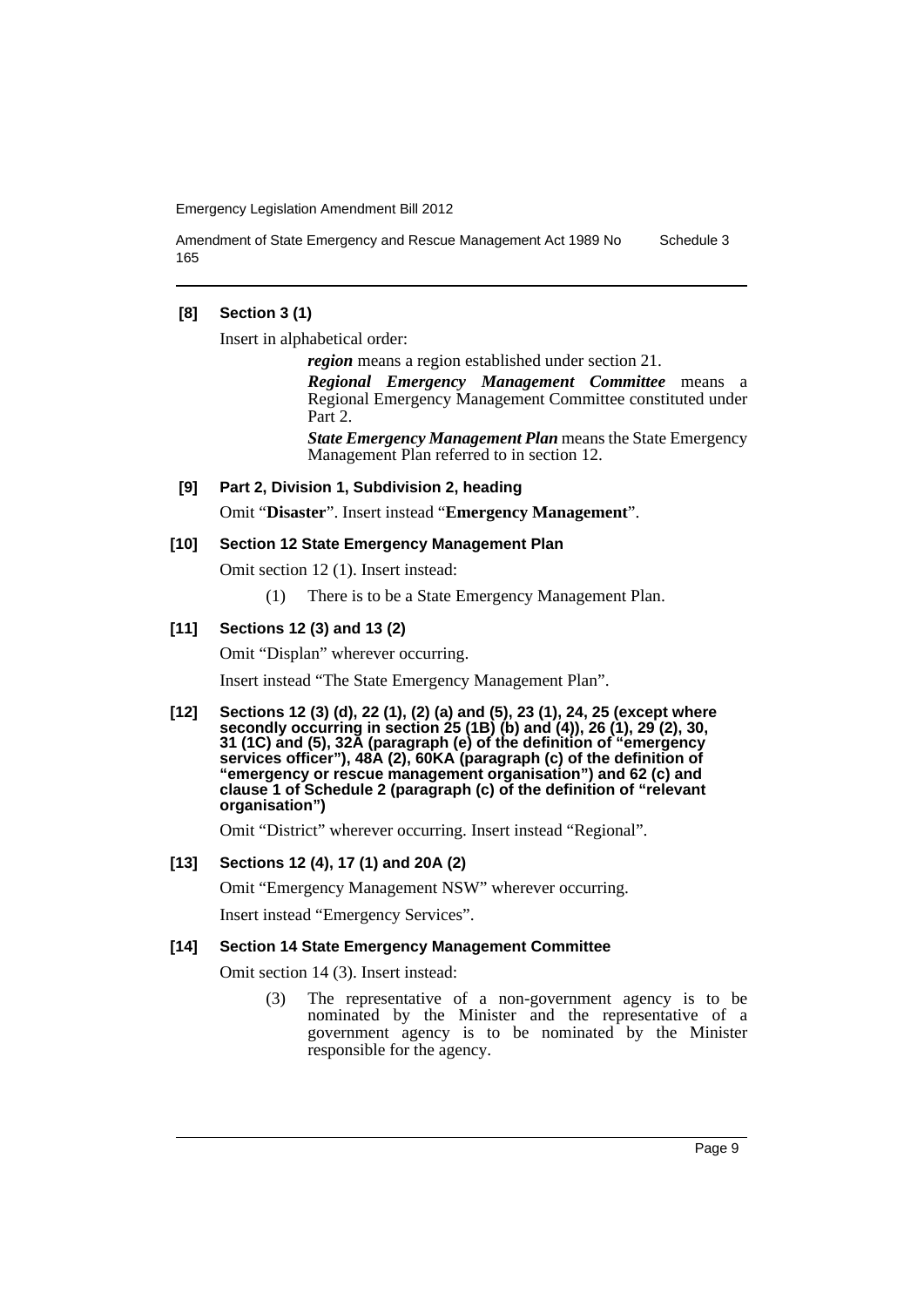Schedule 3 Amendment of State Emergency and Rescue Management Act 1989 No 165

#### **[15] Section 16 Functional area sub-committees of State Emergency Management Committee**

Omit "emergency operations" from section 16 (2).

Insert instead "activities carried out to prevent, prepare for, respond to or recover from an emergency".

**[16] Sections 19 (1) (a) and 20B (1) (a), Division 2 of Part 2 (heading), sections 21 (2), 22 (1) and (2) (a)–(c), 23 (1), 24 (1), 25 (1), 26 (1), 30 (2) (a) and 48A (1), (2) and (4)**

Omit "district" wherever occurring. Insert instead "region".

### **[17] Sections 20 (2) (a) and 21 (1)**

Omit "districts" wherever occurring. Insert instead "regions".

#### **[18] Section 22 Regional Emergency Management Committees**

Omit section 22 (2) (d). Insert instead:

- (d) a representative of each organisation that:
	- (i) provides services in a functional area or areas in the relevant region, and
	- (ii) the Minister determines from time to time is to be represented on the Committee.

# **[19] Section 22 (3)**

Omit the subsection. Insert instead:

(3) The representative of an emergency services organisation is to be nominated by the organisation. The representative of an organisation providing services in a functional area is to be nominated in accordance with arrangements determined by the Minister.

#### **[20] Section 23 Functions of Regional Emergency Management Committees**

Insert "and reviewing" after "preparing" in section 23 (1).

#### **[21] Section 23 (1A)**

Insert after section 23 (1):

- (1A) Without limiting subsection (1), any such Committee may:
	- (a) review and monitor emergency management policy and practice across the region, and

**Note.** The State Emergency Management Committee is responsible for reviewing, monitoring and developing emergency management policy and practice at a State level and for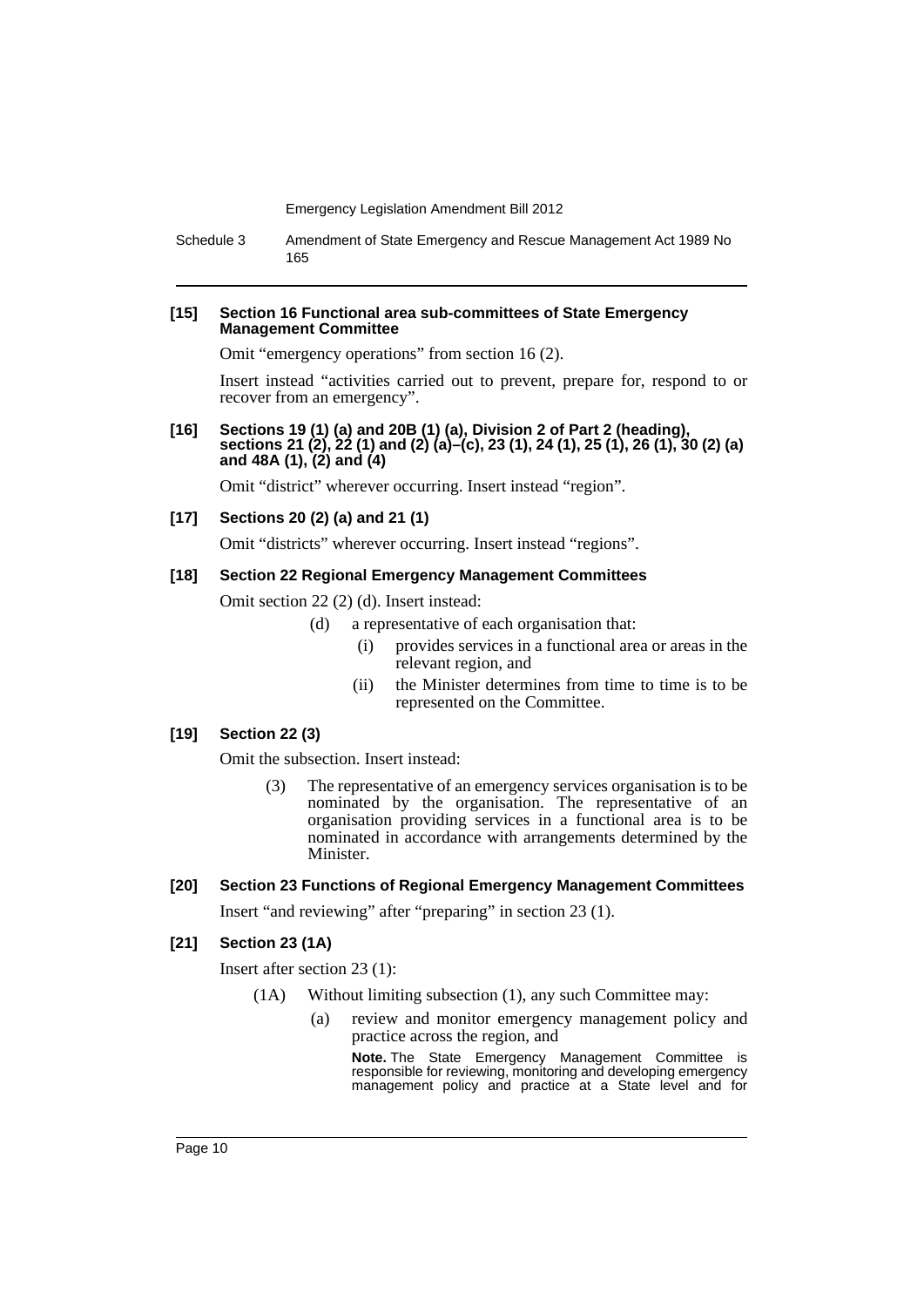Schedule 3

Amendment of State Emergency and Rescue Management Act 1989 No 165

> disseminating information about that policy and practice, including to Regional and Local Emergency Management Committees.

- (b) review and prepare plans in respect of the region that are, or are proposed to be, subplans or supporting plans established under the State Emergency Management Plan, and
- (c) make recommendations about and assist in the co-ordination of training in relation to emergency management across the region, and
- (d) develop, conduct and evaluate regional emergency management training exercises, and
- (e) facilitate regional level emergency management capability through inter-agency co-ordination, co-operation and information sharing arrangements, and
- (f) assist the Regional Emergency Operations Controller for the relevant region in the Controller's role under section 25, and
- (g) carry out such other functions as are:
	- (i) related to this Act, and
		- (ii) assigned to the Committee (or to Regional Emergency Management Committees generally) from time to time by the State Emergency Management Committee.

#### **[22] Section 25 Functions of Regional Emergency Operations Controller**

Omit "or, in the case of any disagreement on the matter, the Minister has directed the District Emergency Operations Controller to do so" from section 25 (1B) (b).

#### **[23] Section 25 (4)**

Omit "District emergency operations centre".

Insert instead "regional emergency operations centre".

**[24] Section 26 NSW Police Force to provide executive support for Regional Emergency Management Committee and Operations Controller**

Omit section 26 (2).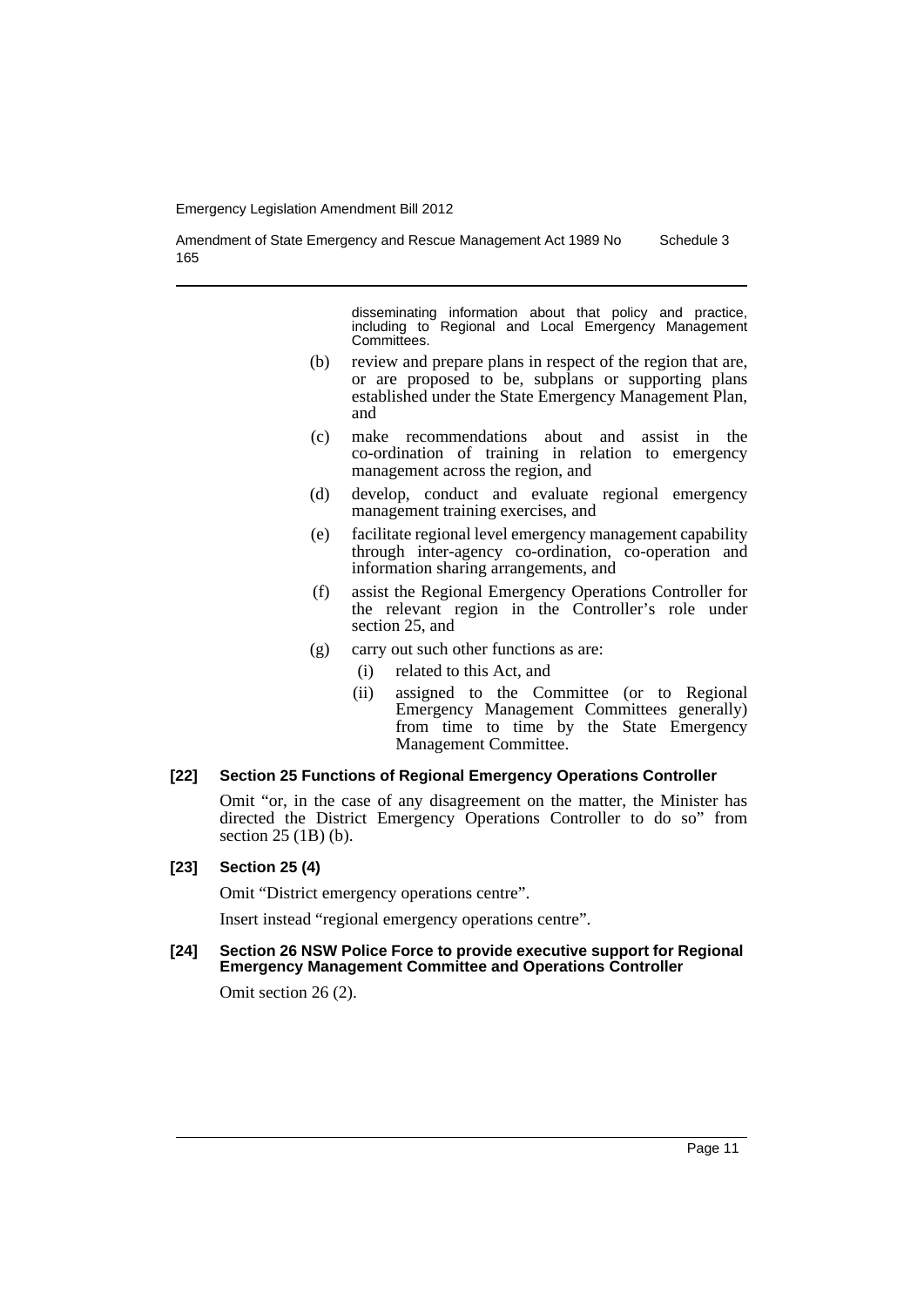Schedule 3 Amendment of State Emergency and Rescue Management Act 1989 No 165

#### **[25] Section 28 Local Emergency Management Committees**

Omit section 28 (2) (a). Insert instead:

(a) the General Manager of the council of the relevant local government area, who is to be the Chairperson of the Committee, and

#### **[26] Section 28 (2) (c)**

Omit the paragraph. Insert instead:

- (c) a representative of each organisation that:
	- (i) provides services in a functional area or areas in the relevant local government area, and
	- (ii) the council of that area determines from time to time is to be represented on the Committee, and

### **[27] Section 28 (3)**

Omit the subsection.

#### **[28] Section 29 Functions of Local Emergency Management Committees**

Insert "and review" after "the preparation" in section 29 (1).

#### **[29] Section 29 (1A)**

Insert after section 29 (1):

- (1A) Without limiting subsection (1), any such Committee may:
	- (a) give effect to and carry out emergency management policy and practice, consistent with information on that policy and practice disseminated by the State Emergency Management Committee, and
	- (b) review and prepare plans in respect of the relevant local government area that are, or are proposed to be, subplans or supporting plans established under the State Emergency Management Plan, and
	- (c) make recommendations about and assist in the co-ordination of training in relation to emergency management in the relevant local government area, and
	- (d) develop, conduct and evaluate local emergency management training exercises, and
	- (e) facilitate local level emergency management capability through inter-agency co-ordination, co-operation and information sharing arrangements, and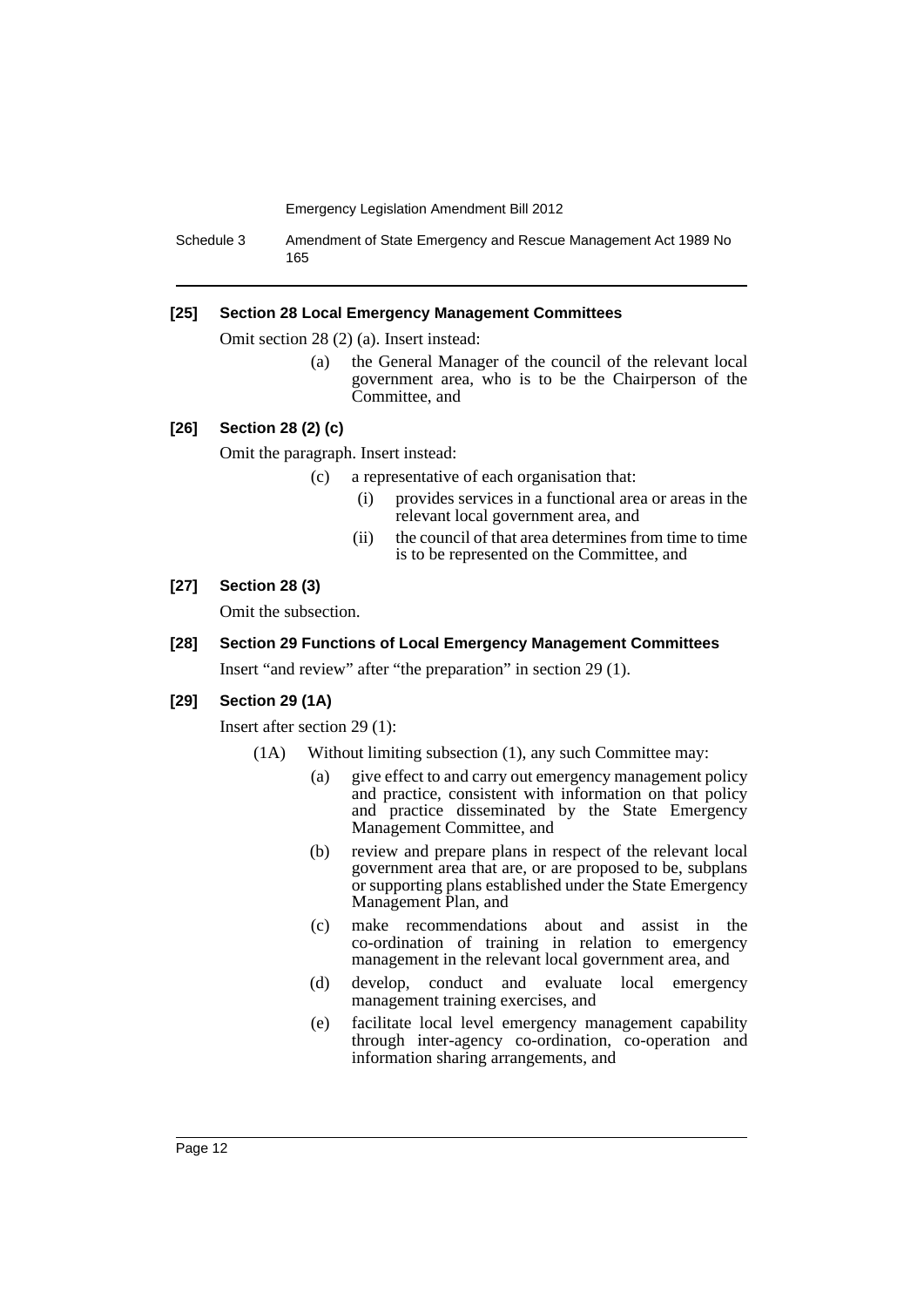Amendment of State Emergency and Rescue Management Act 1989 No 165 Schedule 3

- (f) assist the Local Emergency Operations Controller for the relevant local government area in the Controller's role under section 31, and
- (g) such other functions as are:
	- (i) related to this Act, and
	- (ii) assigned to the Committee (or to Local Emergency Management Committees generally) from time to time by the relevant Regional Emergency Management Committee or by the State Emergency Management Committee.
- **[30] Section 31 Functions of Local Emergency Operations Controller**

Omit "or, in the case of any disagreement on the matter, the Minister has directed the Local Emergency Operations Controller to do so" from section 31 (1B) (b).

### **[31] Section 32 Councils to provide executive support for Local Emergency Management Committee and Operations Controller**

Omit section 32 (2).

### **[32] Sections 32A (paragraph (b) of the definition of "emergency services officer") and 43 (1) (d)**

Omit "New South Wales Fire Brigades" wherever occurring.

Insert instead "Fire and Rescue NSW".

# **[33] Section 43 Composition of Board**

Omit "New South Wales Ambulance Service" from section 43 (1) (f). Insert instead "Ambulance Service of NSW".

# **[34] Section 43 (1) (g1)**

Omit "the Volunteer Marine Rescue Council of New South Wales". Insert instead "Volunteer Marine Rescue NSW".

# **[35] Section 53 Offence to operate rescue unit or rescue vehicle without accreditation**

Omit "the Fire Brigades, the Ambulance Service" from section 53 (2) (a). Insert instead "Fire and Rescue NSW, the Ambulance Service of NSW".

# **[36] Section 60A Interpretation**

Omit "*employee* and *employer* are defined in subsection (2)." from section  $60A(1)$ .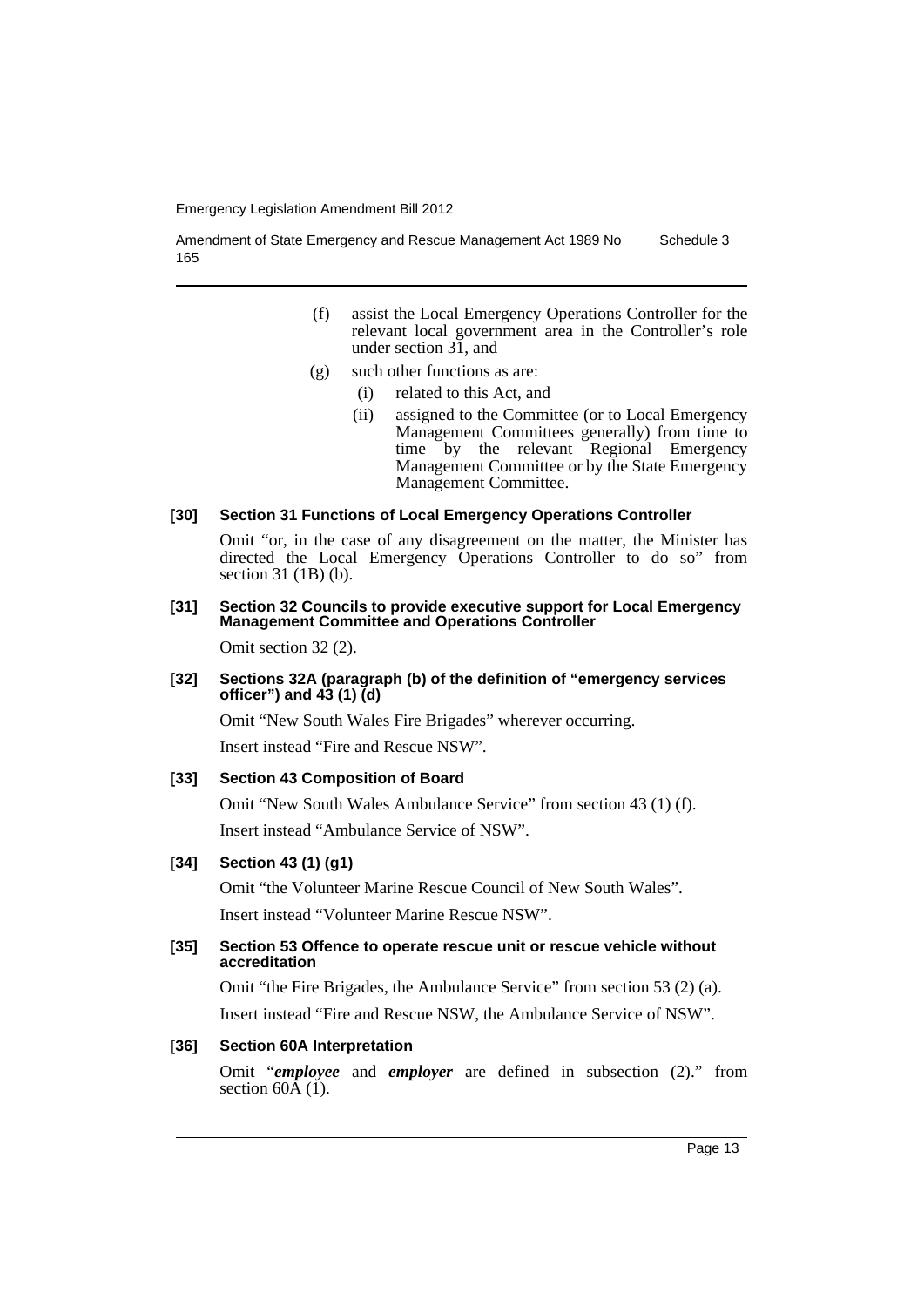Schedule 3 Amendment of State Emergency and Rescue Management Act 1989 No 165

### **[37] Section 60A (2)**

Omit "A person is considered to be the employer of another person (and that other person is considered to be the employee) for the purposes of this Part if:".

Insert instead "The circumstances in which a person is considered to be the *employer* of another person (and that other person is considered to be the *employee*) for the purposes of this Part include the following:"

#### **[38] Section 60A (2)**

Omit ", or" wherever occurring. Insert instead ",".

# **[39] Section 60A (2) (a1)**

Insert after section 60A (2) (a):

(a1) the person engages the other person to carry out regular work under one or more contracts for services and the value of that work represents a substantial proportion of the regular work carried out by the other person,

# **[40] Schedule 4 Savings, transitional and other provisions**

Insert at the end of clause 1 (1):

any other Act that amends this Act.

# **[41] Schedule 4, Part 9**

Insert after Part 8:

# **Part 9 Provisions consequent on Emergency Legislation Amendment Act 2012**

# **16 Definition of "amending Act"**

In this Part, *amending Act* means the *Emergency Legislation Amendment Act 2012*.

# **17 State Emergency Management Plan**

- (1) Displan, as in force under section 12 (1) immediately before the commencement of the amending Act, is taken to be the State Emergency Management Plan.
- (2) A reference in any Act, any instrument made under an Act or a document of any kind to Displan or the State Disaster Plan is taken to be a reference to the State Emergency Management Plan.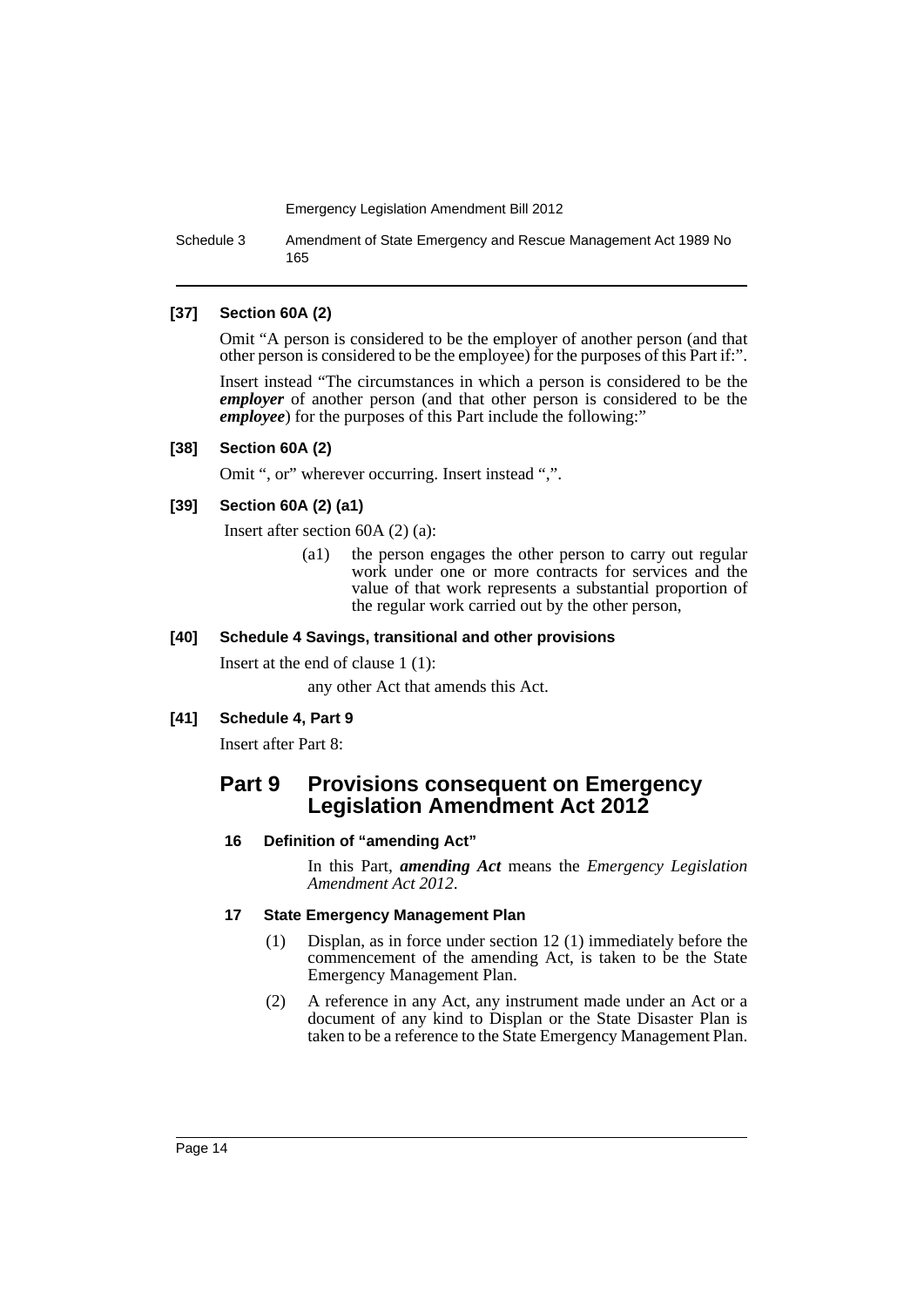Amendment of State Emergency and Rescue Management Act 1989 No 165 Schedule 3

#### **18 Existing districts established under section 21**

- (1) Districts established under section 21 before the commencement of the amending Act are taken to be regions.
- (2) A reference in any Act, any instrument made under an Act or a document of any kind to a district established under section 21 is taken to be a reference to a region.

#### **19 Existing District Emergency Management Committees**

- (1) District Emergency Management Committees constituted under Part 2 of this Act before the commencement of the amending Act are taken to be Regional Emergency Management Committees.
- (2) A reference in any Act, any instrument made under an Act or a document of any kind to such a District Emergency Management Committee is taken to be a reference to a Regional Emergency Management Committee established under that Part.

#### **20 Existing District Emergency Operations Controllers**

- (1) Any person holding office as a District Emergency Operations Controller, or as the deputy of that District Emergency Operations Controller, immediately before the commencement of the amending Act is taken to have been appointed as the Regional Emergency Operations Controller or as the deputy of that Regional Emergency Operations Controller (as the case may be).
- (2) A reference in any Act, any instrument made under an Act or a document of any kind to a District Emergency Operations Controller appointed under section 24 is taken to be a reference to a Regional Emergency Operations Controller.

#### **21 Repeal of sections 26 (2) and 32 (2)**

The repeal of sections 26 (2) and 32 (2) by the amending Act does not operate to abolish any positions.